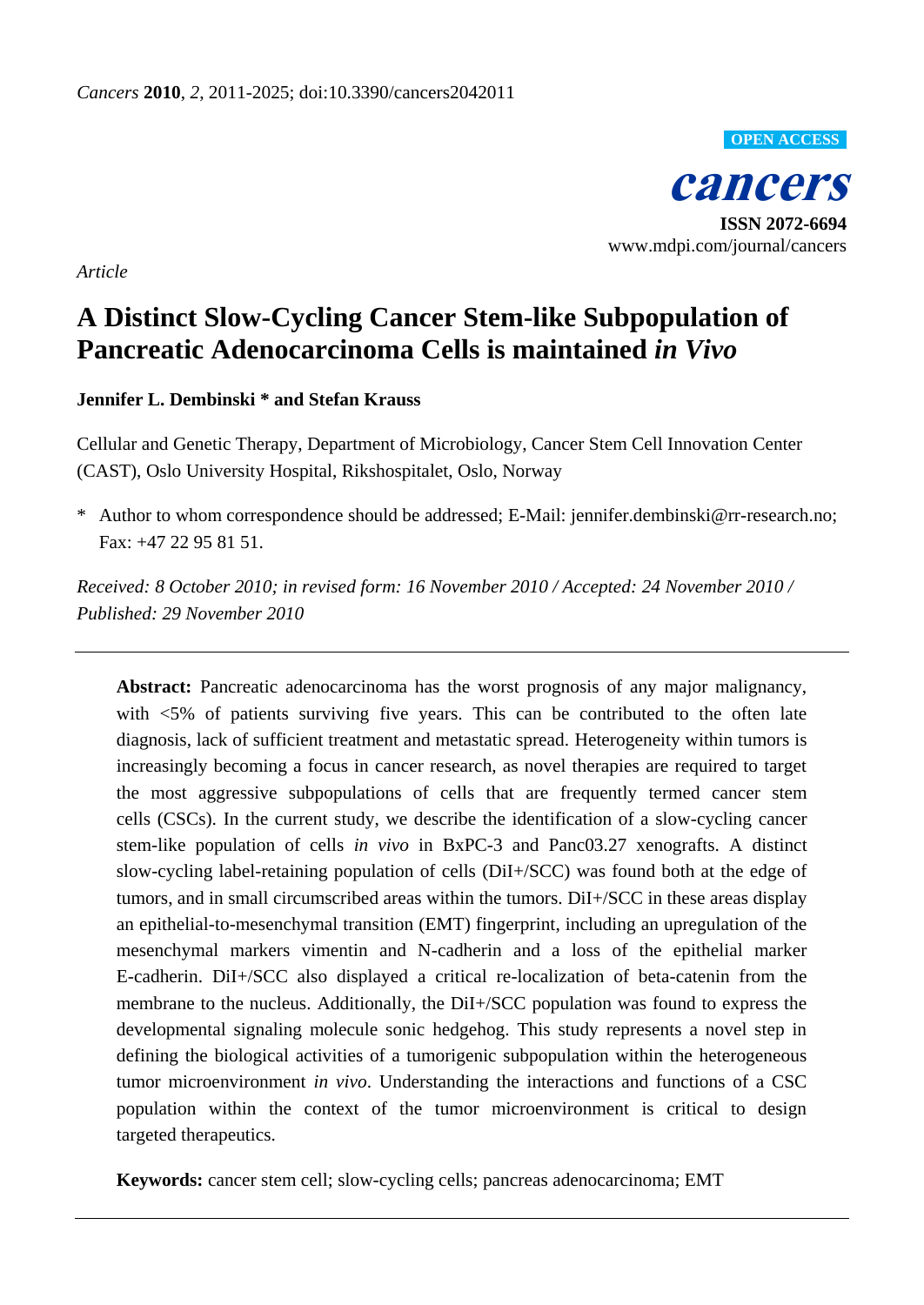## **1. Introduction**

Pancreatic adenocarcinoma has the worst prognosis of any major malignancy, and although progress has been made in the last two decades, the advancements have not yielded much improvement in the outcome of the disease [1]. More recently, central molecular pathways that are involved in pancreatic adenocarcinoma have been elucidated [2], and parameters that indicate heterogeneity in the tumor *in vitro* have been described, including cancer stem cells (CSCs), with increased chemotherapy resistance and mobility [3,4]. The occurrence and unique properties of CSCs in pancreas adenocarcinoma justify focusing on these cells for further understanding and possibly improving the treatment of this disease.

To date, CSCs have been identified in a variety of solid tumors including; breast cancer [5], colon carcinoma [6], melanoma [7], pancreatic adenocarcinoma [4,8,9] and prostate cancer [10] using various methods of detection. While CSC populations share similar characteristics regardless of tumor type, including the capacity for self-renewal, high tumor initiating potential and relative quiescence, they have been isolated and characterized using numerous techniques. Methods that have been used to identify CSCs include cell surface markers such as CD20, CD24, CD44, CD133, epithelial-specific antigen (ESA), aldehyde dehydrogenase activity (ALDH), efflux activity (side-population cells), and most recently, label-retention [3-9,11-13].

CSC regulation has not yet been well defined, but several developmental signaling pathways such as hedgehog and Wnt that are implicated in the self-renewal process of normal stem cells, have been identified in CSCs [14,15]. Human pancreatic adenocarcinomas display increased hedgehog pathway activity, and overexpression of sonic hedgehog (Shh) within the pancreas results in the development of PanIN lesions; a precursor to pancreatic cancer [16]. Specifically, it has been determined that CSCs themselves are mainly responsible for Shh expression as they have been found to significantly overexpress the ligand while persistent, albeit lower, amounts are expressed by the bulk tumor cells [9]. Hedgehog-Gli1 signaling has also been implicated in epithelial-to-mesenchymal transition (EMT), and increases in the levels of pathway components (particularly Gli1) parallels the progression of carcinoma stem cells to metastatic states [17]. Gli1 induces the transcription of Snail, a zinc-finger protein that represses transcription of E-cadherin to promote EMT. The loss of E-cadherin leads to a relocation of beta-catenin from the cell membrane to the nucleus, thus allowing the Shh–Gli1 pathway to participate in the mechanisms that induce beta-catenin relocation to the nucleus [18]. Beta-catenin, which is an integral component in the canonical Wnt signaling pathway, is also implicated in CSC regulation. While there is controversy in what the presence or role of active Wnt signaling in CSCs is [19], nuclear accumulation of beta-catenin seems to consistently be implicated in enhanced metastatic potential and poor prognosis in various solid tumors [20,21]. In addition, a variety of further pathways have been implicated in modulating beta-catenin accumulation in the nucleus, including HGF [22] and PDGF [23]. Importantly, these factors can be regulated by the microenvironment. For example, stromal fibroblasts or tumor associated fibroblasts (TAFs) modulate the environment by secreting growth factors (such as HGF and PDGF) [21,24-26], and therefore the tumor microenvironment may drive tumor growth and even selectively support a subset of tumor cells, such as CSCs. [21].

Previous reports found that nuclear beta-catenin positive cells are distributed non-randomly throughout a tumor. In addition, it has been reported that cells with nuclear beta-catenin tend to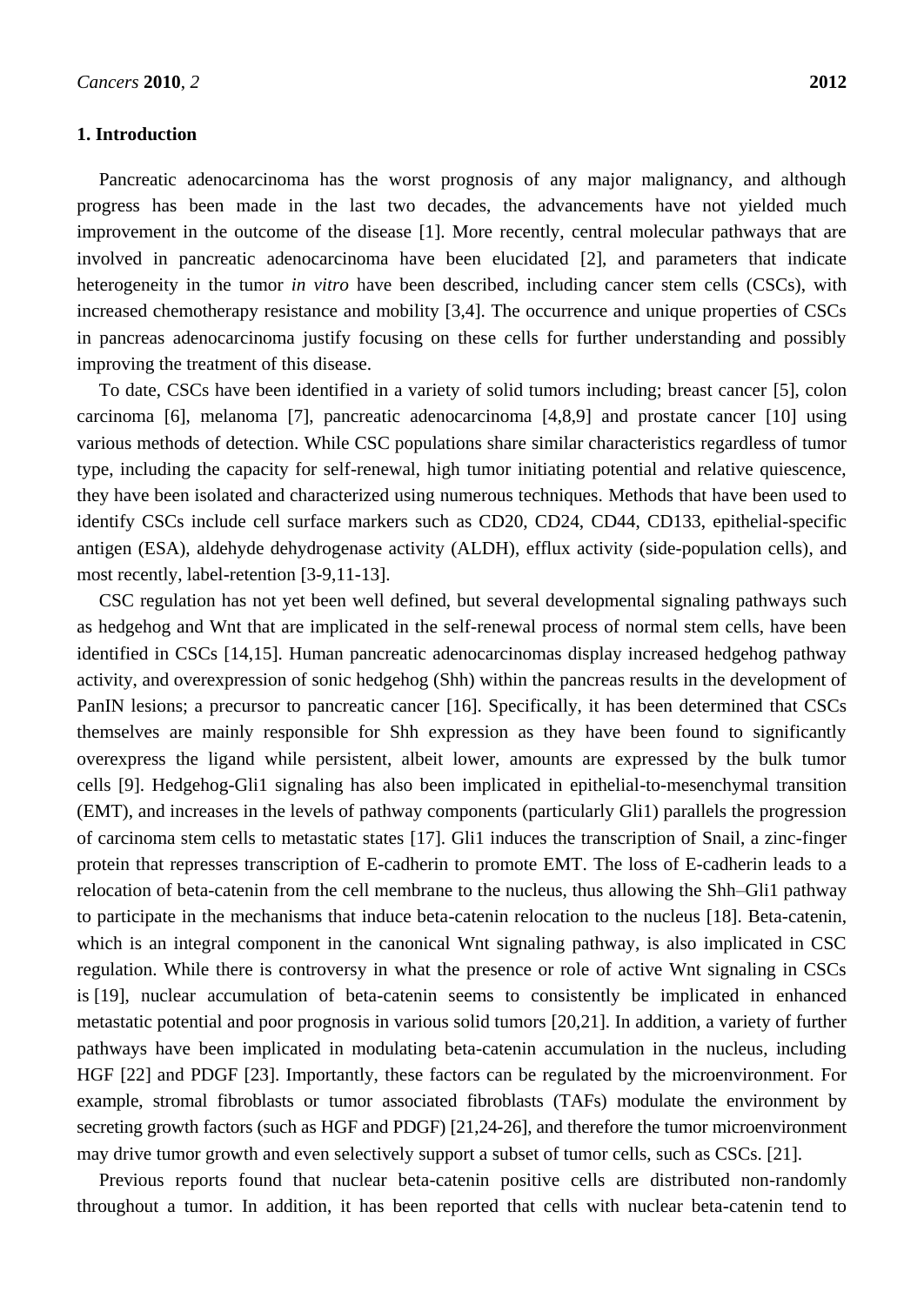localize at the edge or invasive front of the tumor [21,27] where most invasive cells are typically located. Multiple reports confirm the presence of typical EMT markers such as expression of vimentin, loss of E-cadherin, and nuclear beta-catenin accumulation at the invasive edge of a tumor [21,26,27]. Clinically, it is important to correlate molecular biomarkers such as those involved in EMT with patient treatment outcome [28].

Interestingly, although one would suspect that cells with increased migratory properties share characteristics of CSCs, such strict correlation has not been confirmed to date. However, a recent article by Ganepola *et al*. has reported that metastatic lesions have a lower proliferative rate compared to primary tumors, suggesting that the reduced proliferation rate in metastatic tumors is either a consequence of tumor cells with slower cycling speeds being more adapt to embed and propagate within a new environment or that it reflects altered growth signals within the new environment [29].

We have previously identified a slow-cycling, label-retaining cancer stem-like subpopulation of cells in pancreatic adenocarcinoma cell lines which has undergone EMT and is functionally more invasive and tumorigenic [3]. In this report, we further characterize this population of cells and describe the interactions of this cancer stem-like population within the tumor microenvironment.

Our findings represent a further step in understanding the role of CSCs in tumor progression and thus, may help in the future development of novel therapeutics that can target this critical subpopulation.

## **2. Results and Discussion**

#### *2.1. In Vivo DiI+/SCC Identification*

In a previous report we have identified the occurrence of slow cycling cells (DiI+/SCC) with tumor stem cell-like properties in cell cultures of established pancreas adenocarcinoma cell lines [3]. To assess whether such cells may also be present in the context of a tumor microenvironment, tumors were established using freshly labeled DiI+ BxPC-3 or Panc03.27 cells, harvested at early (31 days) and late (51 days) time points, and processed for further immunohistochemical analysis (Figure 1A). To establish whether DiI+/SCC identification was possible *in vivo* (and to determine the time frame), a pilot study was carried out where subcutaneous tumors were established in mice using DiI labeled cells and harvested after 22, 33, 35, 44, 46 or 54 days. DiI intensity was subsequently evaluated in tumor sections and it was noted that while the number of DiI+ cells decreased with time, even in our furthest time point (54 days) DiI+ cells still remained. We therefore decided to use the longer time point for our full scale experiment. Examples of tumors harvested at the early (31 days) and late (51 days) time points can be seen in Figure 1B (BxPC-3) and 1C (Panc03.27), where slides were stained against fibroblasts (Alexa Fluor 488, green) and nuclei were counterstained with Dapi (blue) to highlight the epithelial and stromal tumor compartments. BxPC-3 tumors harvested at 31 days had on average 35% DiI+ epithelial tumor cells while at 51 days the DiI+ population was reduced to 5%, which is roughly the percentage of DiI+/SCC we obtained by FACS analysis when characterizing this population after six weeks growth *in vitro*. Similarly, in the Panc03.27 xenografts, 49% of the epithelial tumor cells remained DiI+ after 31 days, while at 51 days 3% of the cells retained DiI+, which again reflected approximately the percent of DiI+/SCC we acquired by FACS after four weeks of growth *in vitro* [3]. Subsequent results thus refer to the 51 day tumor time point.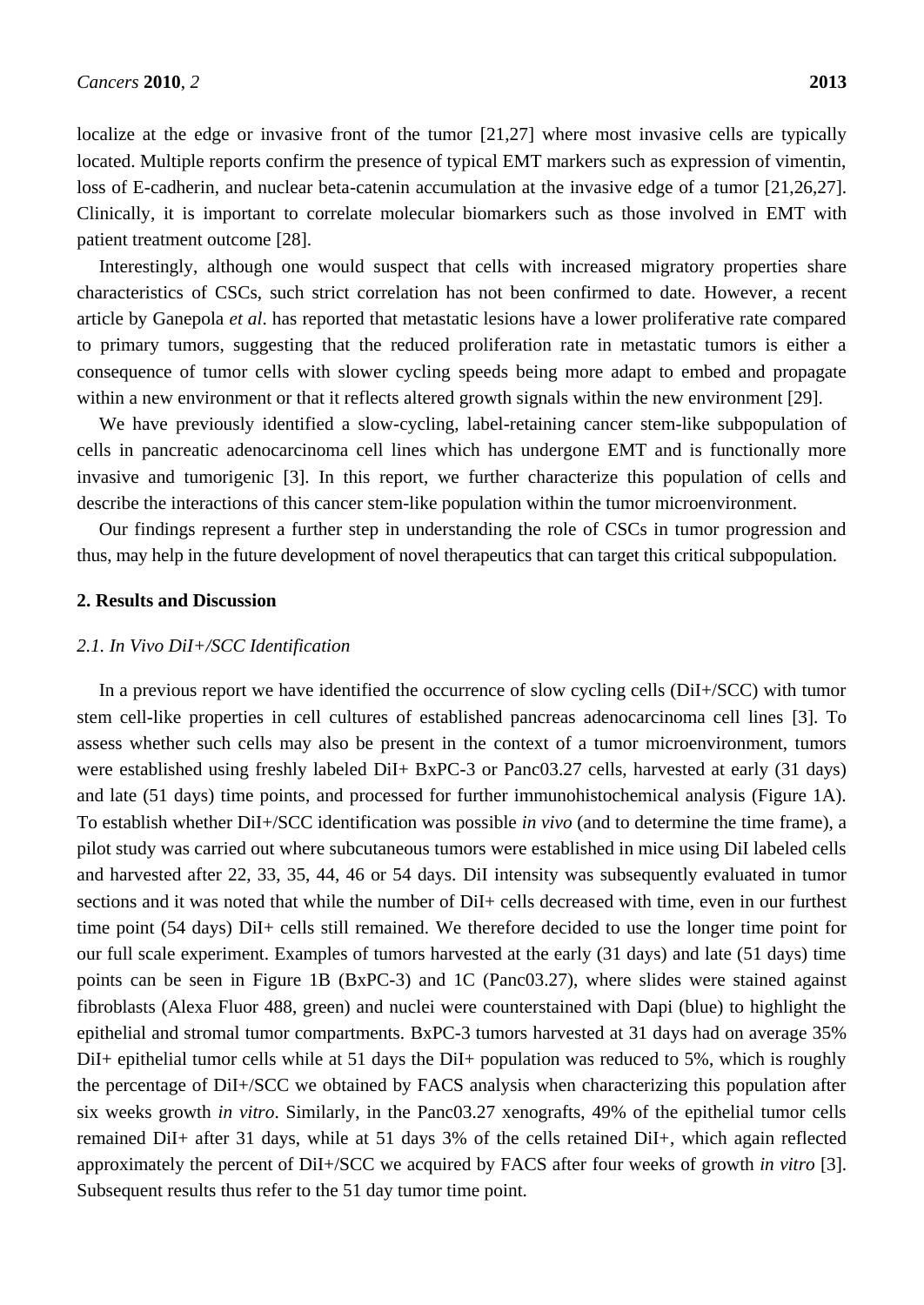**Figure 1.** *In vivo* DiI+/SCC Selection. (**A**) Schematic diagram: BxPC-3 or Panc03.27 cells were labeled with CM-DiI and subcutaneous tumors were established in CB17/SCID mice. Tumors were harvested after 31 or 51 days and processed for immunohistochemical analysis. (**B**) BxPC-3 and (**C**) Panc03.27 tumor sections from 31 or 51 day tumors displaying a reduction in DiI+ cells (red) over time. Slides are additionally stained against fibroblasts (Alexa Fluor 488, green) to show stromal networks and counterstained with Dapi (blue). Bars represent 100 μm.



Panc03.27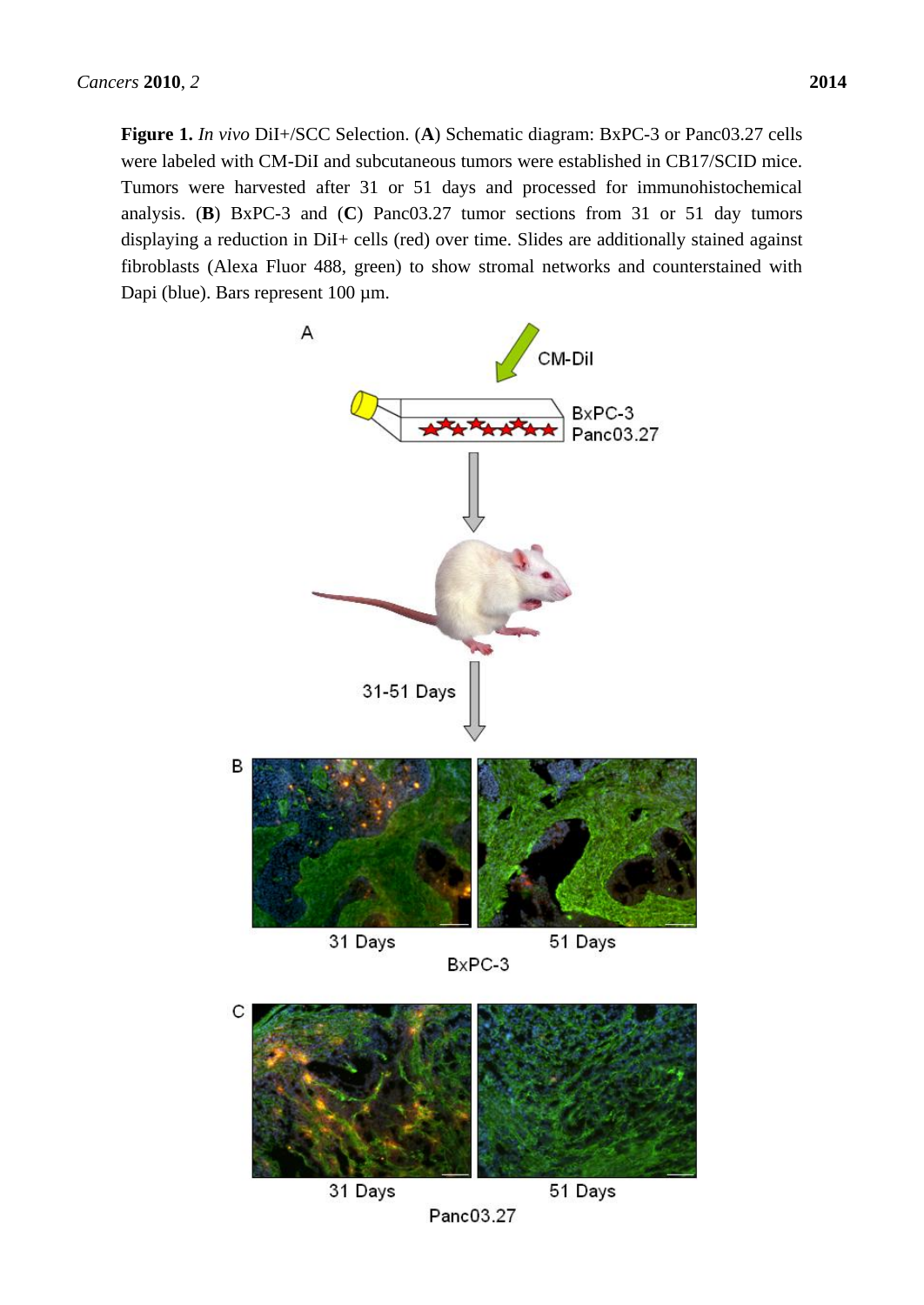# *2.2. DiI+/SCC Form a Distinct Subpopulation In Vivo*

Next, the distribution of DiI+ cells was analyzed. As seen in Figure 2(A-D), DiI+ cells were mainly seen as single cells, however occasionally small clusters of DiI+ could be found (Figure 2E and G). Single DiI+ cells could be found both within the tumor (Figure 2A and C) as well as on the tumor edges (Figure 2B and D).

To verify that the xenografted DiI+ label-retaining cells reflected the properties of DiI+/SCC as determined *in vitro*, and were in a quiescent state, tumor sections were stained against the cellular proliferation marker Ki67 (Figure 2E-H). Positive Ki67 staining was detected in the nuclei of DiI negative human epithelial tumor cells (DiI-/FCC), while both clustered DiI+ cells (Figure 2E and H) and single DiI+ cells (Figure 2F and H) were found to be Ki67-negative (quiescent), suggesting the label retaining DiI+ cells were in fact DiI+/SCC.

**Figure 2.** Distribution and Proliferation of DiI+ Cells. (**A**-**D**) Tumor sections were stained with Dapi (blue) to evaluate the location of DiI+ cells (red). (**A**-**B**) BxPC-3 tumor sections and (**C**-**D**) Panc03.27 tumor sections. (**A** and **C**) single DiI+ cells within the tumor and (**B** and **D**) on the tumor edges. (**E**-**H**) Immunohistochemical analysis of the cellular proliferation marker Ki67 (Alexa Fluor 488, green). (**E**-**F**) BxPC-3 and (**G**-**H**) Panc03.27 tumor sections. DiI+ cells (red) were confirmed quiescent (Ki67-) whether situated in clusters (**E** and **G**) or as single cells (**F** and **H**). Bars represent 20 µm.



BxPC-3

Panc03.27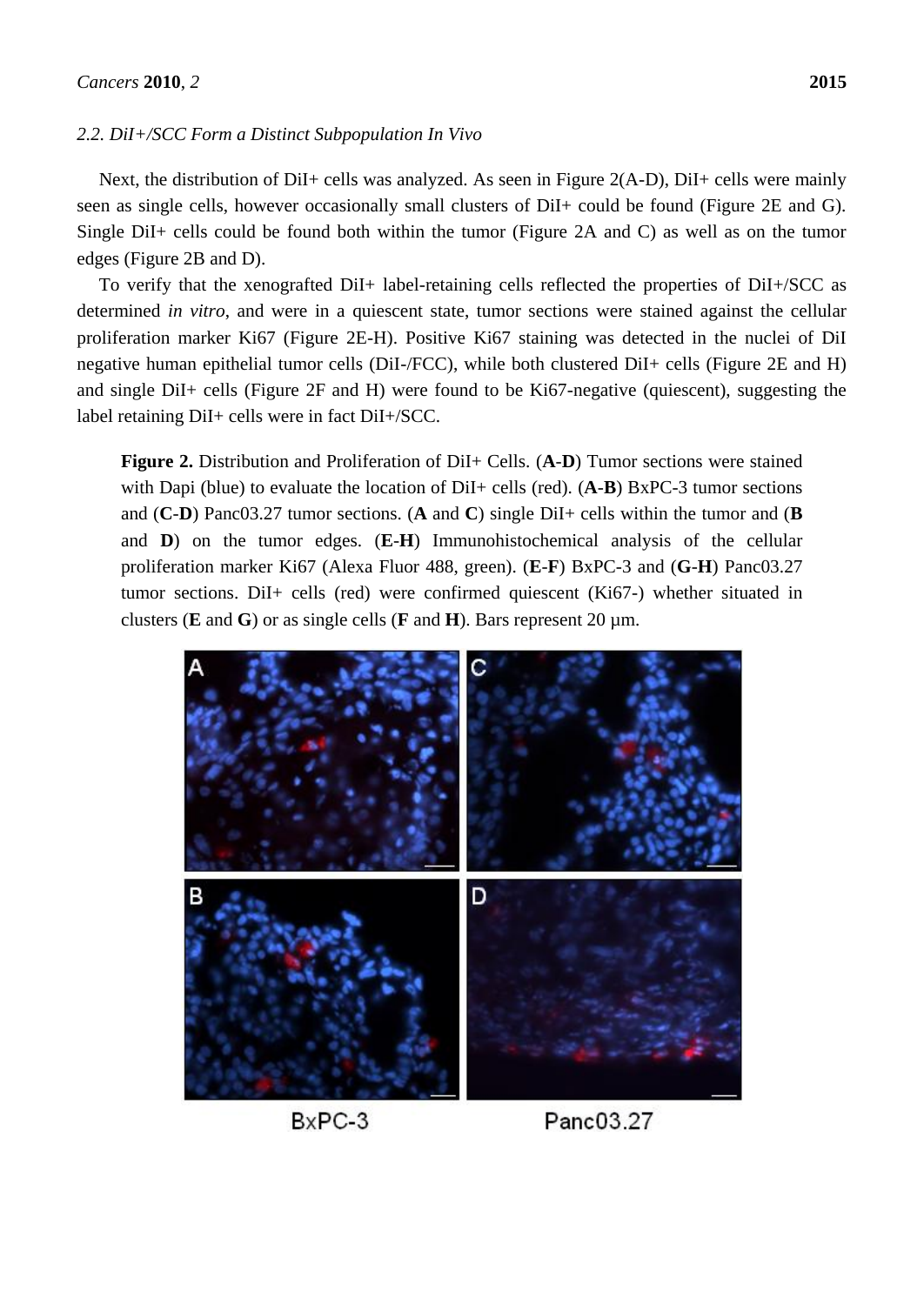**Figure 2.** *Cont*.



 $B \times PC-3$ 

Panc03.27

Next, the distribution of the mesenchymal markers vimentin (Figure 3A-D) and N-cadherin (Figure 3G-J), and the epithelial marker E-cadherin (Figure 3K-N) were assessed. As expected, the mesenchymal stromal tumor compartments stained positive for both mesenchymal markers [24,27,30]. When the epithelial tumor compartments were examined, it was found that nearly all DiI+/SCC were vimentin positive in both tumor types, regardless whether located within the tumor (Figure 3A and C) or on the tumor edges (Figure 3B and D). Similarly, most DiI+/SCC also stained positive for N-cadherin within the tumors (Figure 3G and I) and on the tumor edges (Figure 3H and J). Correspondingly, when E-cadherin staining was assessed, virtually all DiI+/SCC were E-cadherin negative regardless of their location (within the tumor: Figure 3K and M; tumor edges: Figure 3L and N), while almost all other cells in the epithelial tumor compartments stained E-cadherin positive. Additionally, as shown in Figure 3O, P and Q, we noted a slight increase in the mesenchymal markers and decrease in the epithelial markers in the DiI+/SCC which were located on the tumor edge. This suggests that while the bulk of cells in the epithelial tumor compartments (*i.e.*, DiI-/FCC) are in fact of an epithelial phenotype, the DiI+/SCC express mesenchymal markers and have likely undergone EMT. This is consistent with our previous findings, where DiI+/SCC showed a clear molecular fingerprint of an EMT combined with a functional increased invasiveness *in vitro* as determined by a matrigel invasion assay [3]. In particular, the upregulation of vimentin and N-cadherin and loss of E-cadherin at the invasive front of tumors has been linked to metastasis and poor clinical outcome [27,30]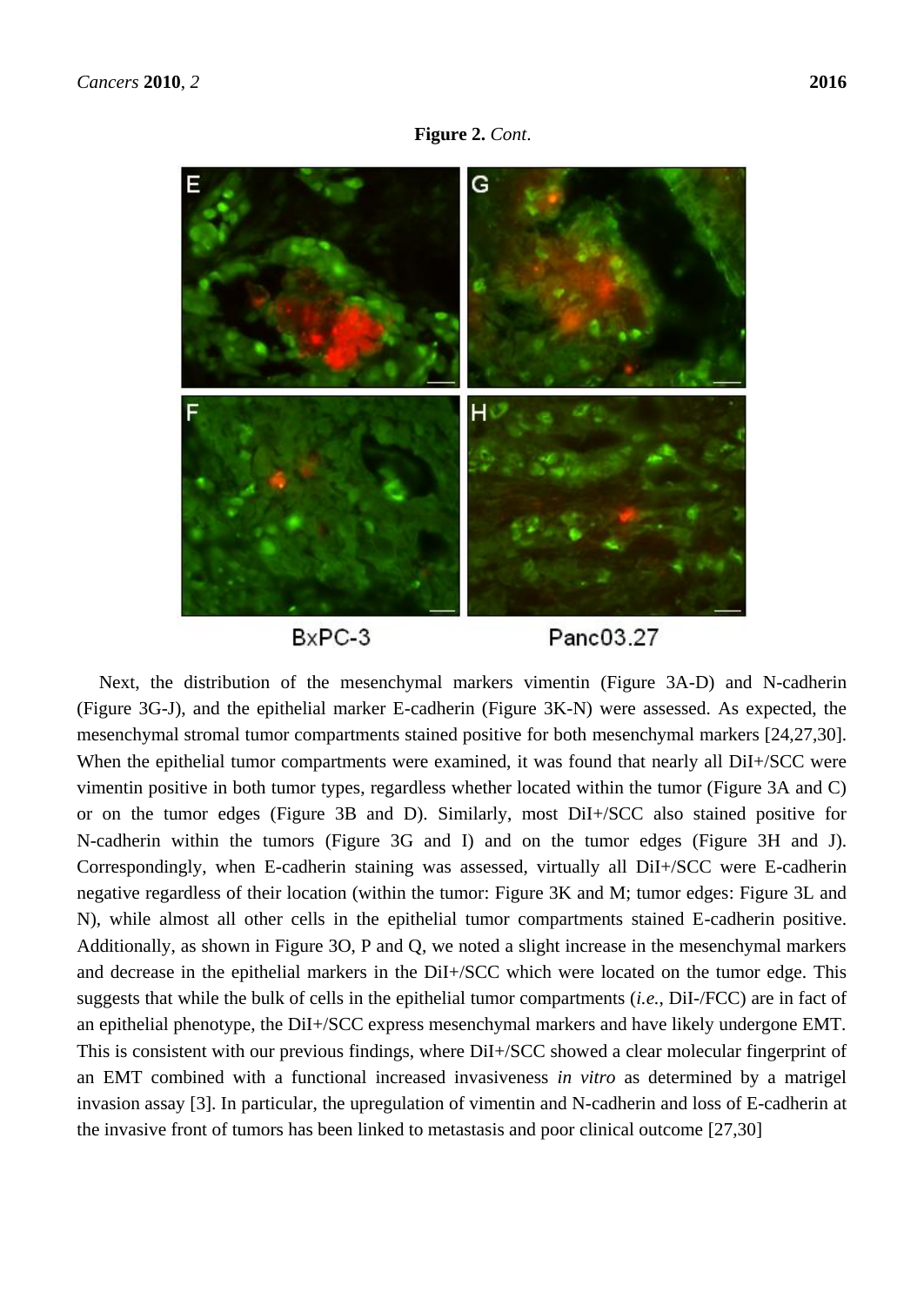**Figure 3.** DiI+/SCC undergo EMT *in vivo.* Sections from BxPC-3 and Panc03.27 tumors were stained against the mesenchymal markers vimentin (**A**-**D**) and N-cadherin (**G**-**J**) and the epithelial marker E-cadherin (**K**-**N**) (Alexa Fluor 488, green). DiI+/SCC (red) located within the tumor (**A** and **C**; **G** and **I**; **K** and **M**) or on the tumor edge (**B** and **D**; **H** and **J**; **L** and **N**) stained positive for the mesenchymal markers and negative for epithelial markers, suggesting an EMT. (**E** and **F**) corresponding H&E sections for the vimentin stained sections **B** and **D**, respectively. The boxed region represents the area displayed in **B** and **D**, confirming their location on the tumor edge. (**O**) Graphical representation of statistical analysis for vimentin. Nearly all DiI+/SCC were vimentin +, while DiI-/FCC were mainly vimentin -. (**P**) Graphical representation of statistical analysis for N-cadherin. More than half of the DiI+/SCC were N-cadherin +, while most of the DiI-/FCC remained N-cadherin -. (**Q**) Graphical representation of statistical analysis for E-cadherin. Almost all DiI+/SCC were E-cadherin – while DiI-/FCC remained E-cadherin +. Bars represent 20  $\mu$ m.



BxPC-3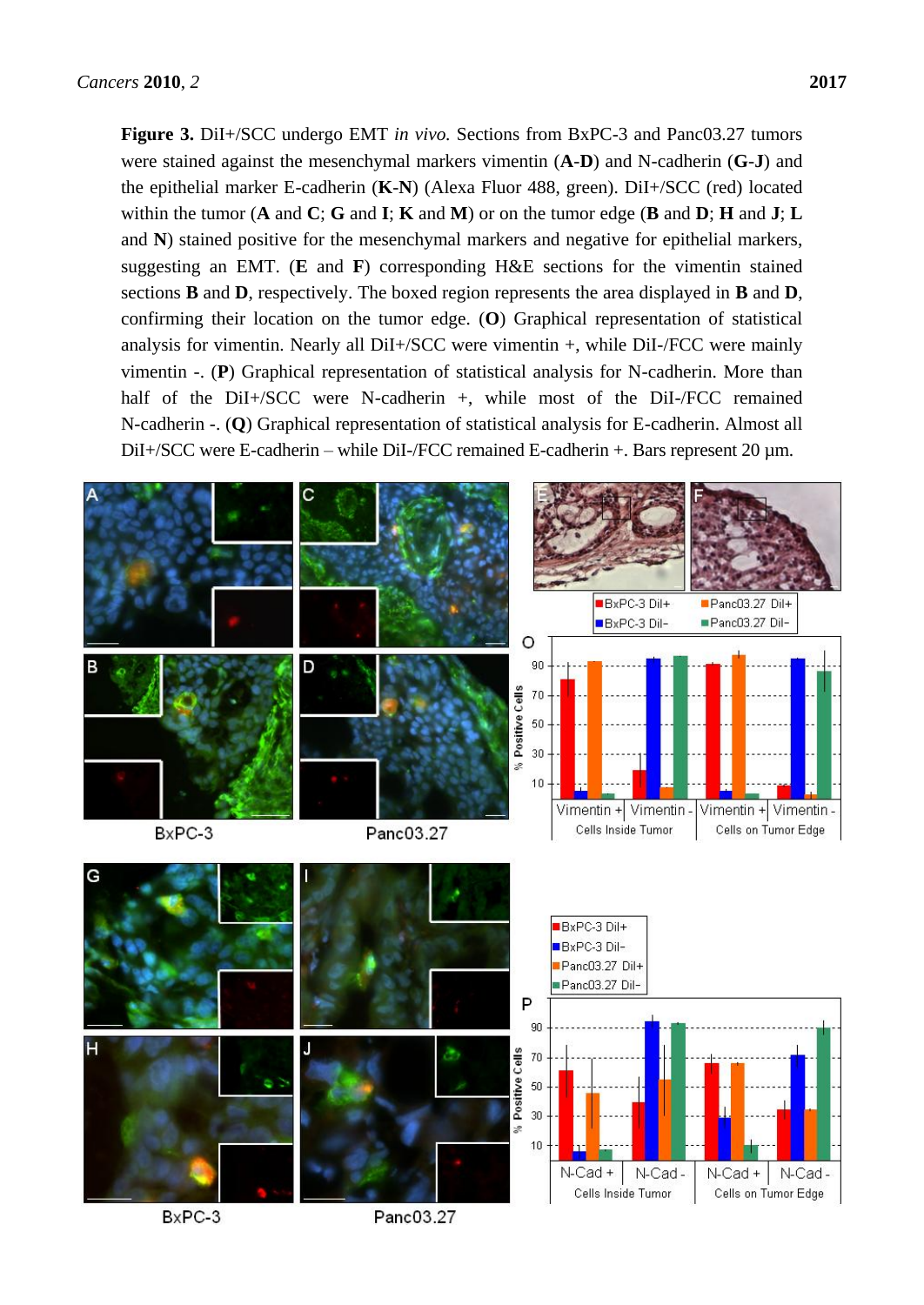



Next, we looked at the key pathways implicated in stem cell regulation: Wnt and Shh. Numerous sources have associated aberrant Wnt and/or Shh signaling with CSCs [4,9,20,26,31] and we have previously determined *in vitro* that the DiI+/SCC population had an up to four-fold increase in gene expression of Shh and parts of its pathway components as compared to the DiI-/FCC population, and that the expression of selected Wnts was elevated (Wnt5a and Wnt10b) [3]. Additionally, we observed an increase in nuclear beta-catenin in the DiI+/SCC population *in vitro* by ICC/IF (data not shown). To assess the activity of these critical pathways within the tumor microenvironment, we stained the tumor sections against active beta-catenin (Figure 4A-D) and Shh (Figure 4E-H). Interestingly, nearly all of the DiI-/FCC in the epithelial tumor compartments located inside the tumors (Figure 4A and C) showed positive membrane/cytosol beta-catenin staining, while most of DiI+/SCC had positive nuclear beta-catenin staining. Thus, in the bulk of the epithelial tumor cells (DiI-/FCC) ,beta-catenin remains membrane bound, and may be linked to E-cadherin, while in the mesenchymal DiI+/SCC, beta-catenin is translocated to the nucleus [18]. Additionally, when the tumor edges were assessed, we found that the percent of nuclear positive DiI+/SCC increased.

In line with recently published data [20,27], these data suggest that DiI+/SCC tend to display a more malignant phenotype compared to bulk cells and those that are located on the tumor edge have a greater likelihood of taking on an invasive malignant phenotype. One cannot dismiss that single DiI+/SCC within the tumor may be actively migrating ('migrating cancer stem cell'(MCSC)) enroute to the invasive tumor front [20].

The observed molecular profile of DiI+/SCC in xenografts, including an upregulation of mesenchymal markers such as vimentin, the loss of E-cadherin expression and accumulation of nuclear beta-catenin, are poor prognostic markers that are correlated with the conversion of early-stage tumors to invasive malignancies [27]. As such, different levels of nuclear beta-catenin are likely to reflect altered malignant behavior [20,32].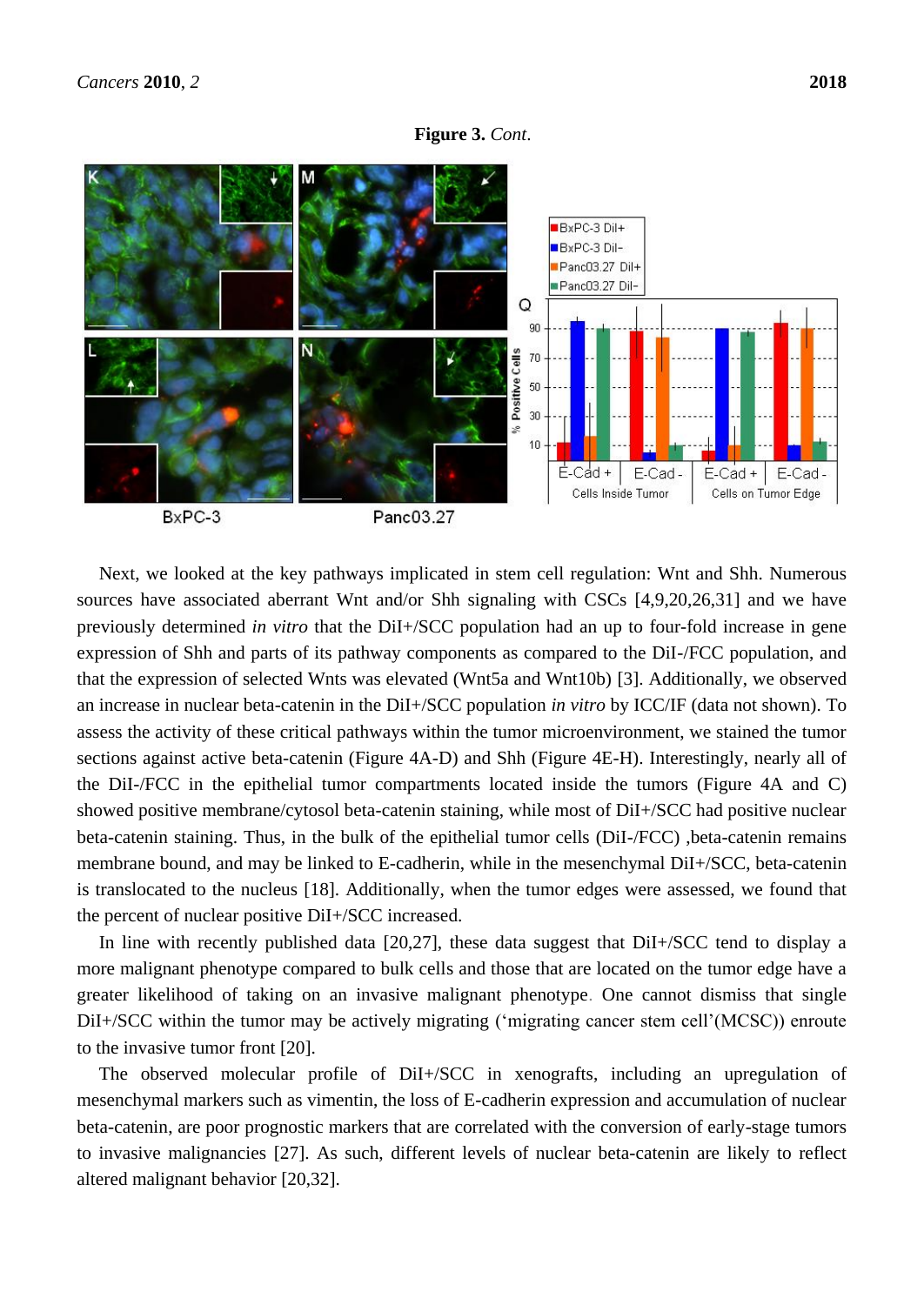**Figure 4.** Key CSC Signaling Pathways. Sections from BxPC-3 and Panc03.27 tumors were stained against active beta-catenin (**A**-**D**) or Shh (**E**-**H**). DiI+/SCC tended to have nuclear + beta-catenin within the tumor (**A** and **C**) and increased nuclear beta-catenin on the tumor edge (**B** and **D**). (**I**) Graphical representation displaying nuclear *vs.* membrane staining of beta-catenin in DiI+/- cells inside the tumor or on the tumor egdes. Similarly, DiI+/SCC stained + for Shh as opposed to DiI-/FCC (**E**-**H**). DiI+/SCC increased expression of Shh when on the tumor edge (**F** and **H**) as compared to within the tumor (**E** and **G**). (**J**) Graph displaying percent Shh positive DiI+/- cells and location within the tumor. Bars represent 20 µm.



What may drive the occurrence of DiI+/SCCs? In the case of the pancreas adenocarcinoma cell lines analyzed here, the *in vitro* experiments point towards an autocrine mechanism. However, the tumor microenvironment itself may also drive growth of a particular subset of cells, such as CSCs, and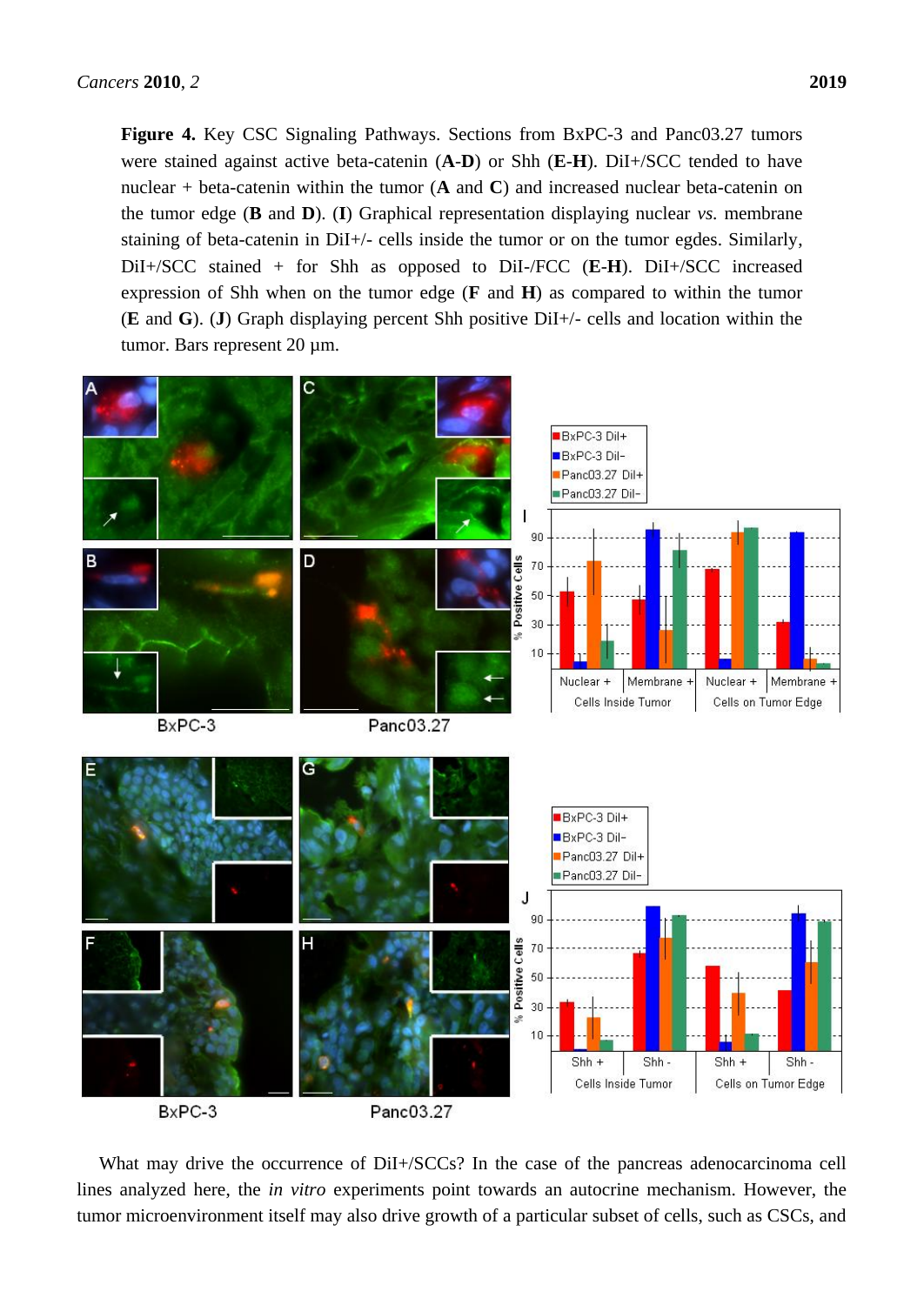contribute to malignancy. For example tumor associated fibroblasts have been shown to secrete a variety of factors (such as hepatocyte growth factor (HGF)) that have been reported to influence nuclear beta-catenin accumulation [24,33-35]. Therefore, one cannot exclude the possibility that the presence of nuclear beta-catenin in DiI+/SCC may not simply be a result of active canonical Wnt signaling, but may also be triggered by a relocation of cytoplasmic/membrane fractions of beta-catenin in response to the release of growth factors, chemokines, *etc*. from the tumor microenvironment.

Pancreatic adenocarcinomas have been shown to display increased Shh pathway activity, and specifically, pancreatic CSCs themselves significantly overexpress the ligand. In a study by Li *et al*. that evaluated the level of Shh transcripts, bulk pancreatic cancer cells displayed a four-fold increase as compared to normal pancreatic epithelial cells while pancreatic CSCs showed a 46-fold increase [9]. Additionally, Gli1, the transcription factor activated by Shh, was found to induce Snail, a repressor of E-cadherin, implicating that the Shh-Gli1 pathway may contribute to the relocation of beta-catenin from the cell membrane to nucleus, and may thus assist in triggering an EMT [18]. When Shh expression was evaluated in our tumor sections, we found that Shh was preferentially expressed by the DiI+/SCC population (Figure 4E-H). In addition, as previously observed, we saw that the frequency of DiI+/SCC expressing Shh increased when comparing the inside of the tumor (Figure 4E and G) to the tumor edges (Figure 4F and H), while the frequency of positive DiI-/FCC remained the same throughout. The ratio of Shh positive DiI+ or DiI- cells and their location in the tumor can be seen in Figure 4 J.

## **3. Experimental Section**

## *3.1. Cells and Culture Conditions*

BxPC-3 and Panc03.27 pancreatic adenocarcinoma cells were obtained from ATCC and were cultured as described previously [3].

### *3.2. Animals*

Four-to-six week old female CB17/SCID mice were used throughout this study. All mice were housed and used under the approved protocols in accordance with the National Institute of Health guide for the care and use of laboratory animals, and all efforts were made to minimize the number and suffering of animals.

#### *3.3. Tumor Establishment/ In Vivo DiI+/SCC*

To investigate whether *in vivo* SCC identification was possible, a pilot study was carried out where subcutaneous tumors were established in CB17/SCID mice by injecting  $5 \times 10^6$  DiI+ labeled BxPC-3 or Panc03.27 cells (Vybrant® DiI cell-labeling solution; (Invitrogen/Molecular Probes)) in 200 µL PBS as described previously [3]. Tumors were harvested after 22, 33, 35, 44, 46 or 54 days, embedded in Tissue TEK OCT compound (Electron Microscopy Sciences), snap-frozen and stored at  $-80$  °C (data not shown). Frozen tissue was sectioned (6–8 µm), mounted onto slides, and evaluated via multiple immunohistochemistry/immunofluorescence (IHC/IF) assays.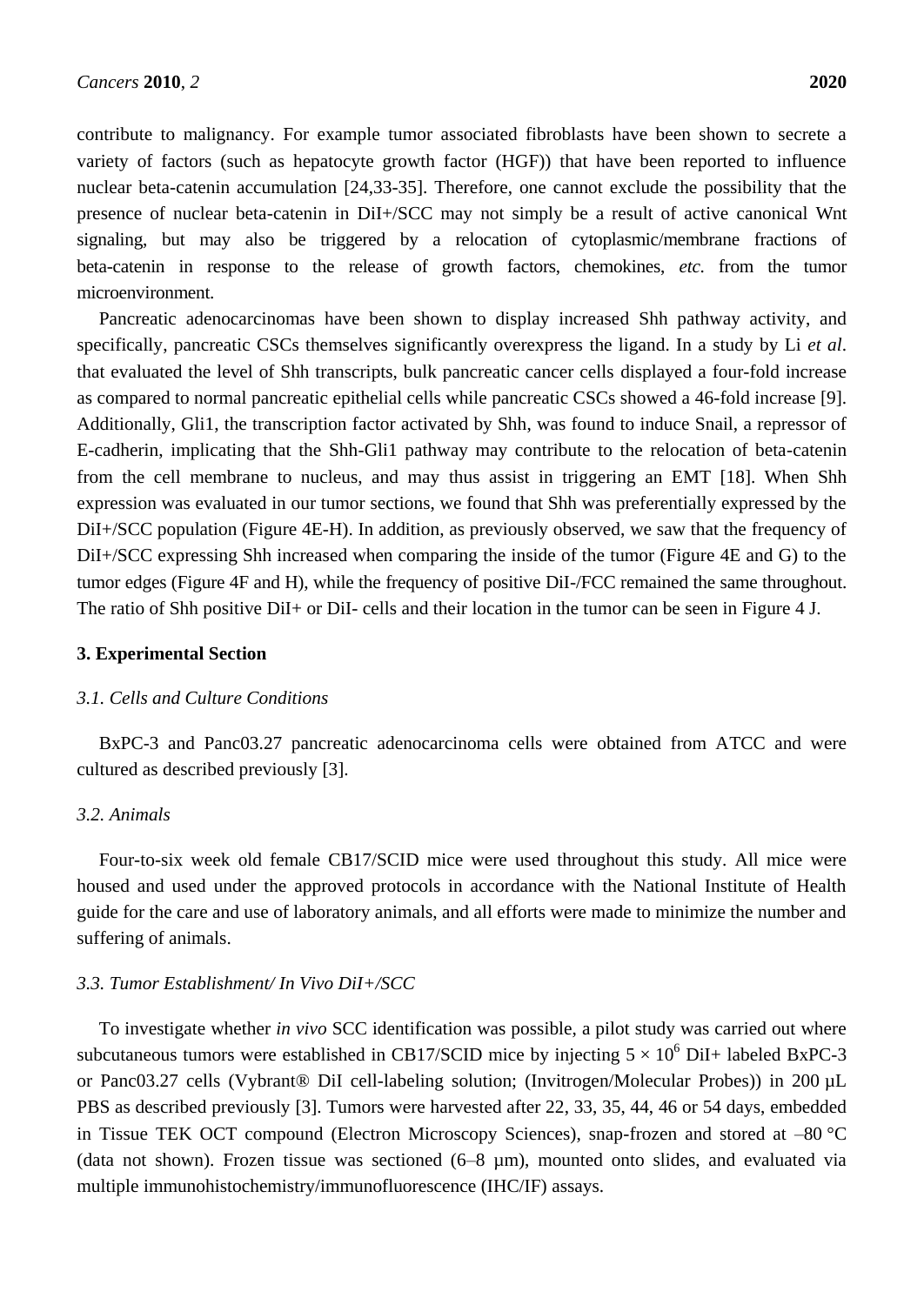For the full scale experiment, tumors (n = 6 per tumor type) were established (sc) using  $5 \times 10^6$ DiI+ labeled BxPC-3 or Panc03.27 cells (Vybrant® CM-DiI cell-labeling solution (Invitrogen/Molecular Probes)). Tumors were harvested after 51 days, embedded in Tissue TEK OCT compound, snap-frozen and stored at  $-80$  °C. Frozen tissue was sectioned (6-8  $\mu$ m), mounted onto slides, and used in subsequent IHC/IF analyses as described below.

#### *3.4. Immunohistochemistry/immunofluorescence (IHC/IF)*

Slides with sections of frozen tissue were fixed with 4% paraformaldehyde for 10 minutes, permeabilized with 0.2% Triton-X in PBS for 10 minutes (β-catenin, vimentin, N-cadherin, E-cadherin, Ki67, Fibroblasts), blocked for 30 minutes at room temperature with 3% BSA in PBS and incubated for 16 hours at 4 °C with either rabbit anti-Ki67 (Novocastra (NCL-Ki67p) 1/100 dilution), mouse anti-N-cadherin (Santa Cruz (sc-8424), 1/100 dilution), mouse anti-E-cadherin (Abcam (ab1416); 1/100 dilution), mouse anti-vimentin (Abcam (ab8978); 1/200 dilution), mouse anti-active-β-Catenin (anti-ABC), clone 8E7 (Millipore; 1/300 dilution), rat anti-Shh (Abcam (ab50515); 25µg/ml), or rat anti-fibroblasts (Santa Cruz (sc-73355), 1/200 dilution) in 1% BSA in PBS. Secondary antibodies used were Alexa Fluor 488 goat anti-mouse, Alexa Fluor 488 goat anti-rabbit, Alexa Fluor 488 donkey anti-rat (Molecular Probes; 1/700 dilution) in 1% BSA in PBS for 1 hour at RT. Nuclei were counterstained with Dapi (Roche, 1 mg/ml), in PBS for 5 minutes at RT. Alternatively, sections were fixed using cold acetone and stained with hematoxylin and eosin. Images were obtained on an Axiovert 200M microscope (Zeiss) using Axiovision software. Electronic images were further processed using Adobe Photoshop.

Statistics: DiI+ or DiI- cells with Dapi stained nuclei were counted in the epithelial tumor cell compartments of the tumor sections  $(n = 6)$  whether inside the tumor or on the tumor edge (tumor edge) was defined as within one  $40 \times$  (oil) field from the edge). Graphs display average with standard deviation error bars.

#### **4. Conclusions**

In this report, we further define a slow-cycling cancer stem-like cell subpopulation in pancreatic adenocarcinoma cell lines *in vivo* and demonstrate the characteristics of this important subpopulation in the context of the tumor microenvironment. The presence of a distinct population of tumor cells, DiI+/SCC, was confirmed to comprise a slowed cell cycle, upregulated expression of mesenchymal markers, a loss of epithelial markers, increased expression of Shh and nuclear beta-catenin accumulation.

The expression of the mesenchymal markers vimentin and N-cadherin and loss of the epithelial marker E-cadherin suggests these once epithelial tumor cells have undergone an EMT; characteristic of aggressive, invasive cells such as CSCs [27,36]. Additionally, the accumulation of beta-catenin in the nucleus has been associated with the metastatic conversion of epithelial cells and tumor invasion. The re-localization of beta-catenin from the membrane to the nucleus is directly correlated with a loss of E-cadherin expression, and is preferentially found in cells on the invasive edges of tumors [18,27]. In a study aimed at identifying pancreatic CSCs in tissue samples derived from patients, it was demonstrated that at the invading front of pancreatic tumors, CSCs, as defined by the presence of CD133+, also expressed CXCR4. While CD133+CXCR4- and CD133+CXCR4+ cells were able to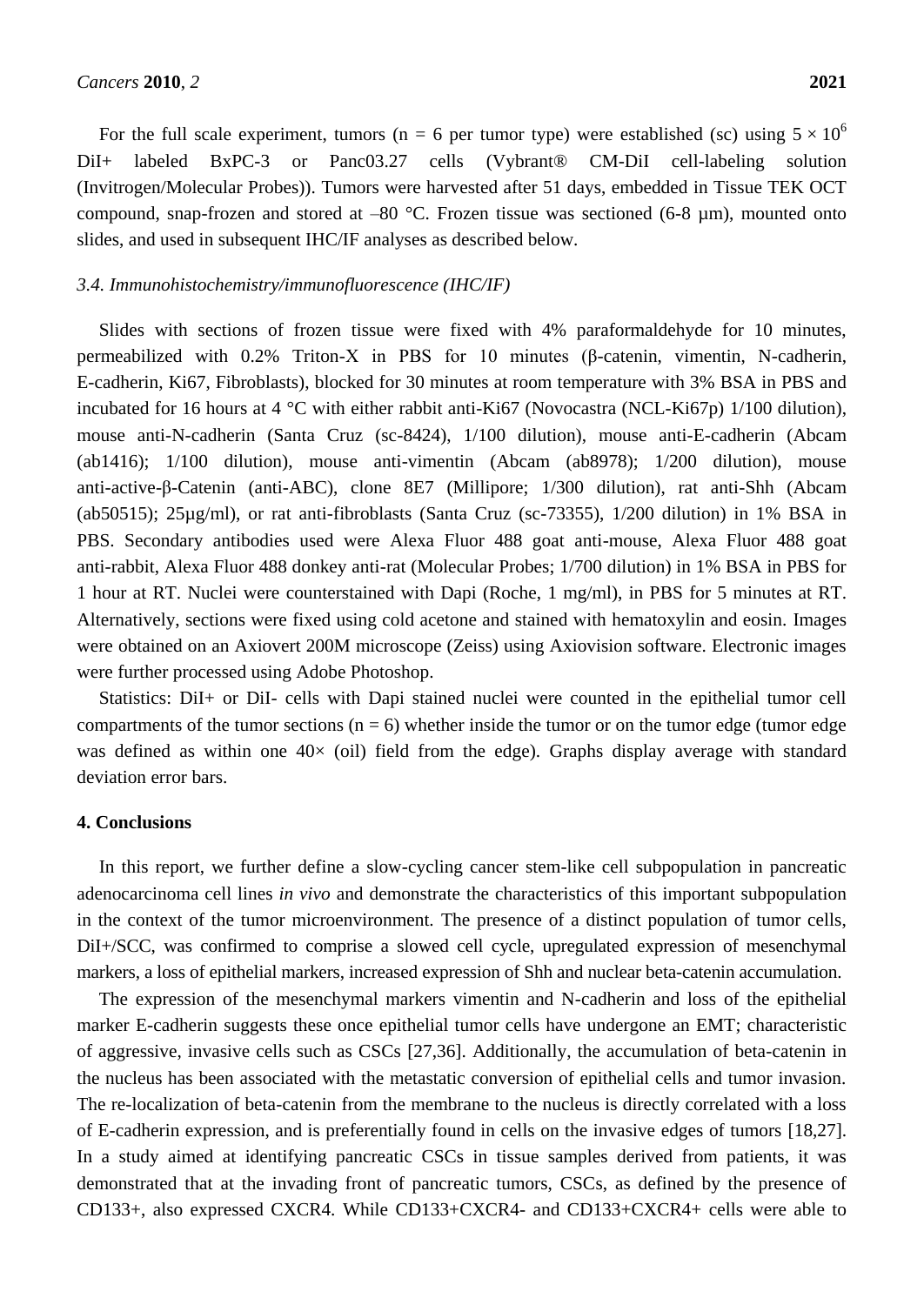form tumors, only CD133+ CXCR4+ cells were able to metastasize. This implies that there are two distinct phenotypes of CSCs; stationary and migratory forms [37]. Heterogeneity within the CSC population was also reported when  $CD24^{\dagger}/CD44^{\dagger}$  pancreatic CSCs were analyzed against the CD133<sup>+</sup> CSC population, where only 10–40% of cells were found to overlap and highly variability was seen [37].

The label-retention technique that we have previously used *in vitro* [3] appears to reliably identify and locate slow-cycling cells *in vivo*. However, the technique has also some restrictions: DiI+/SCC can be founder cells for DiI-/FCC *in vitro*, but also DiI-/FCC can develop into slow cycling DiI+/SCC [3]. It is likely that the same occurs *in vivo*, and thus a percentage of cells that behave as SCC, are not stained with DiI as they developed from DiI-/FCC. In an effort to combat this issue, we are currently in the process of characterizing live cell reporters that reliably mark the SCC population *in vitro* and *in vivo*.

The technique employed here for identifying slow-cycling cancer stem like-cell subpopulations *in vivo* can aid in the understanding of tumor heterogeneity and the development of therapeutic tools; in particular tools to target the most aggressive population of cancer cells.

# **Acknowledgements**

The work in this paper was supported by the Norwegian research council.

# **References**

- 1. Jemal, A.; Siegel, R.; Ward, E.; Hao, Y.; Xu, J.; Thun, M.J. Cancer statistics, 2009. *CA Cancer J. Clin.* **2009**, *59*, 225-249.
- 2. Jones, S.; Zhang, X.; Parsons, D.W.; Lin, J.C.; Leary, R.J.; Angenendt, P.; Mankoo, P.; Carter, H.; Kamiyama, H.; Jimeno, A.; Hong, S.M.; Fu, B.; Lin, M.T.; Calhoun, E.S.; Kamiyama, M.; Walter, K.; Nikolskaya, T.; Nikolsky, Y.; Hartigan, J.; Smith, D.R.; Hidalgo, M.; Leach, S.D.; Klein, A.P.; Jaffee, E.M.; Goggins, M.; Maitra, A.; Iacobuzio-Donahue, C.; Eshleman, J.R.; Kern, S.E.; Hruban, R.H.; Karchin, R.; Papadopoulos, N.; Parmigiani, G.; Vogelstein, B.; Velculescu, V.E.; Kinzler, K.W. Core signaling pathways in human pancreatic cancers revealed by global genomic analyses. *Science* **2008**, *321*, 1801-1806.
- 3. Dembinski, J.L.; Krauss, S. Characterization and functional analysis of a slow cycling stem celllike subpopulation in pancreas adenocarcinoma. *Clin. Exp. Metastasis* **2009**, *26*, 611-623.
- 4. Lee, C.J.; Dosch, J.; Simeone, D.M. Pancreatic cancer stem cells. *J. Clin. Oncol.* **2008**, *26*, 2806-2812.
- 5. Al-Hajj, M.; Wicha, M.S.; ito-Hernandez, A.; Morrison, S.J.; Clarke, M.F. Prospective identification of tumorigenic breast cancer cells. *Proc. Natl. Acad. Sci. USA* **2003**, *100*, 3983-3988.
- 6. Ricci-Vitiani, L.; Lombardi, D.G.; Pilozzi, E.; Biffoni, M.; Todaro, M.; Peschle, C.; De, M.R. Identification and expansion of human colon-cancer-initiating cells. *Nature* **2007**, *445*, 111-115.
- 7. Zabierowski, S.E.; Herlyn, M. Melanoma stem cells: The dark seed of melanoma. *J. Clin. Oncol.* **2008**, *26*, 2890-2894.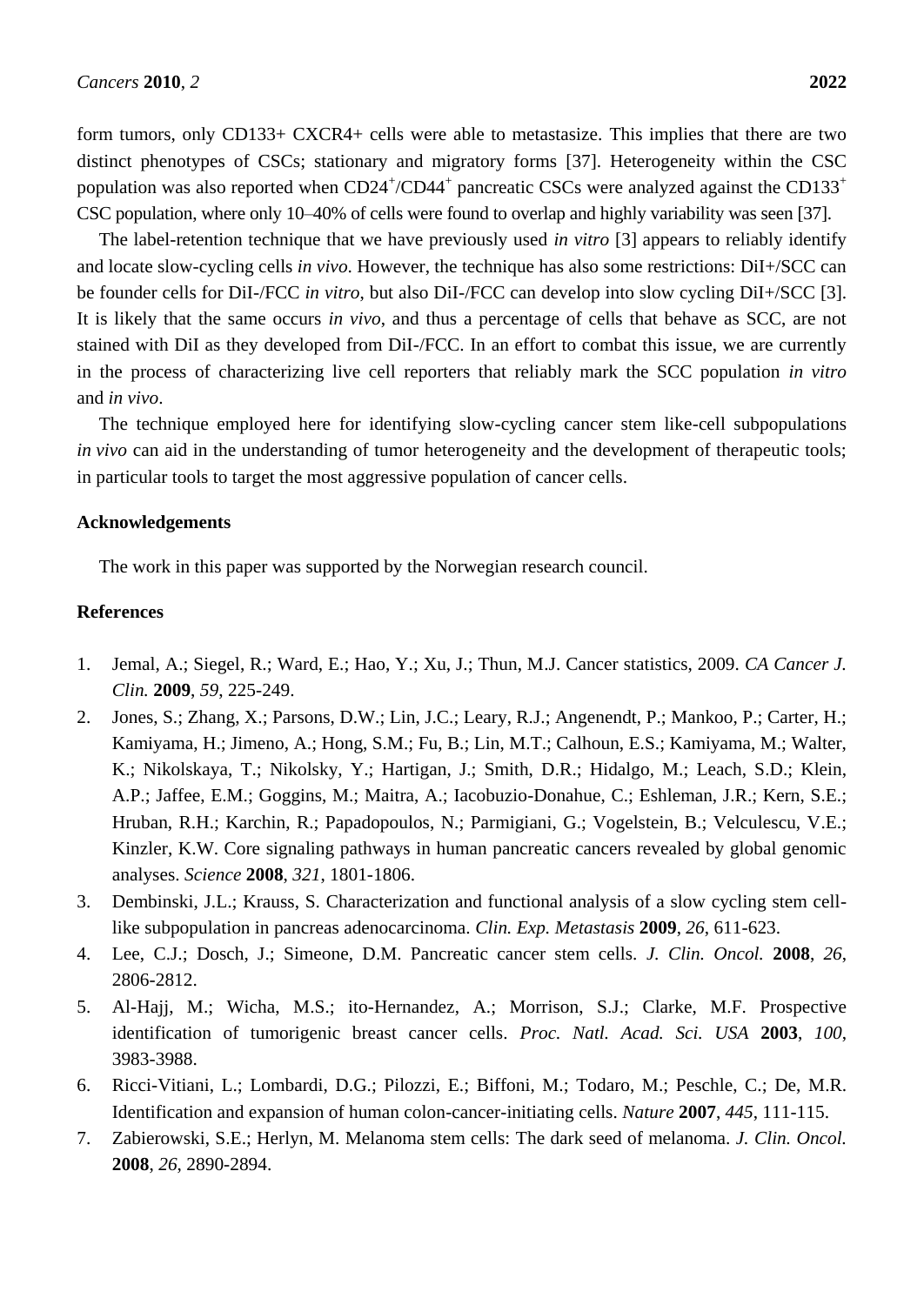- 8. Huang, P.; Wang, C.Y.; Gou, S.M.; Wu, H.S.; Liu, T.; Xiong, J.X. Isolation and biological analysis of tumor stem cells from pancreatic adenocarcinoma. *World J. Gastroenterol.* **2008**, *14*, 3903-3907.
- 9. Li, C.; Heidt, D.G.; Dalerba, P.; Burant, C.F.; Zhang, L.; Adsay, V.; Wicha, M.; Clarke, M.F.; Simeone, D.M. Identification of pancreatic cancer stem cells. *Cancer Res.* **2007**, *67*, 1030-1037.
- 10. Collins, A.T.; Berry, P.A.; Hyde, C.; Stower, M.J.; Maitland, N.J. Prospective identification of tumorigenic prostate cancer stem cells. *Cancer Res.* **2005**, *65*, 10946-10951.
- 11. Roesch, A.; Fukunaga-Kalabis, M.; Schmidt, E.C.; Zabierowski, S.E.; Brafford, P.A.; Vultur, A.; Basu, D.; Gimotty, P.; Vogt, T.; Herlyn, M. A temporarily distinct subpopulation of slow-cycling melanoma cells is required for continuous tumor growth. *Cell* **2010**, *141*, 583-594.
- 12. Krishnamurthy, K.; Wang, G.; Rokhfeld, D.; Bieberich, E. Deoxycholate promotes survival of breast cancer cells by reducing the level of pro-apoptotic ceramide. *Breast Cancer Res.* **2008**, *10*, R106.
- 13. Ginestier, C.; Hur, M.H.; Charafe-Jauffret, E.; Monville, F.; Dutcher, J.; Brown, M.; Jacquemier, J.; Viens, P.; Kleer, C.G.; Liu, S.; Schott, A.; Hayes, D.; Birnbaum, D.; Wicha, M.S.; Dontu, G. ALDH1 Is a Marker of Normal and Malignant Human Mammary Stem Cells and a Predictor of Poor Clinical Outcome. *Cell Stem Cell* **2007**, *1*, 555-567.
- 14. Liu, S.; Dontu, G.; Mantle, I.D.; Patel, S.; Ahn, N.S.; Jackson, K.W.; Suri, P.; Wicha, M.S. Hedgehog signaling and Bmi-1 regulate self-renewal of normal and malignant human mammary stem cells. *Cancer Res.* **2006**, *66*, 6063-6071.
- 15. Lie, D.C.; Colamarino, S.A.; Song, H.J.; Desire, L.; Mira, H.; Consiglio, A.; Lein, E.S.; Jessberger, S.; Lansford, H.; Dearie, A.R.; Gage, F.H. Wnt signalling regulates adult hippocampal neurogenesis. *Nature* **2005**, *437*, 1370-1375.
- 16. Thayer, S.P.; di Magliano, M.P.; Heiser, P.W.; Nielsen, C.M.; Roberts, D.J.; Lauwers, G.Y.; Qi, Y.P.; Gysin, S.; Fernandez-Del, C.C.; Yajnik, V.; Antoniu, B.; McMahon, M.; Warshaw, A.L.; Hebrok, M. Hedgehog is an early and late mediator of pancreatic cancer tumorigenesis. *Nature* **2003**, *425*, 851-856.
- 17. Varnat, F.; Duquet, A.; Malerba, M.; Zbinden, M.; Mas, C.; Gervaz, P.; Altaba, A. Human colon cancer epithelial cells harbour active HEDGEHOG-GLI signalling that is essential for tumour growth, recurrence, metastasis and stem cell survival and expansion. *EMBO Mol. Med.* **2009**, *1*, 338-351.
- 18. Li, X.; Deng, W.; Lobo-Ruppert, S.M.; Ruppert, J.M. Gli1 acts through Snail and E-cadherin to promote nuclear signaling by beta-catenin. *Oncogene* **2007**, *26*, 4489-4498.
- 19. Malanchi, I.; Huelsken, J. Cancer stem cells: Never Wnt away from the niche. *Curr. Opin. Oncol.* **2009**, *21*, 41-46.
- 20. Fodde, R.; Brabletz, T. Wnt/beta-catenin signaling in cancer stemness and malignant behavior. *Curr. Opin. Cell Biol.* **2007**, *19*, 150-158.
- 21. Le, N.H.; Franken, P.; Fodde, R. Tumour-stroma interactions in colorectal cancer: Converging on beta-catenin activation and cancer stemness. *Br. J. Cancer* **2008**, *98*, 1886-1893.
- 22. Rasola, A.; Fassetta, M.; De, B.F.; D'Alessandro, L.; Gramaglia, D.; Di Renzo, M.F.; Comoglio, P.M. A positive feedback loop between hepatocyte growth factor receptor and beta-catenin sustains colorectal cancer cell invasive growth. *Oncogene* **2007**, *26*, 1078-1087.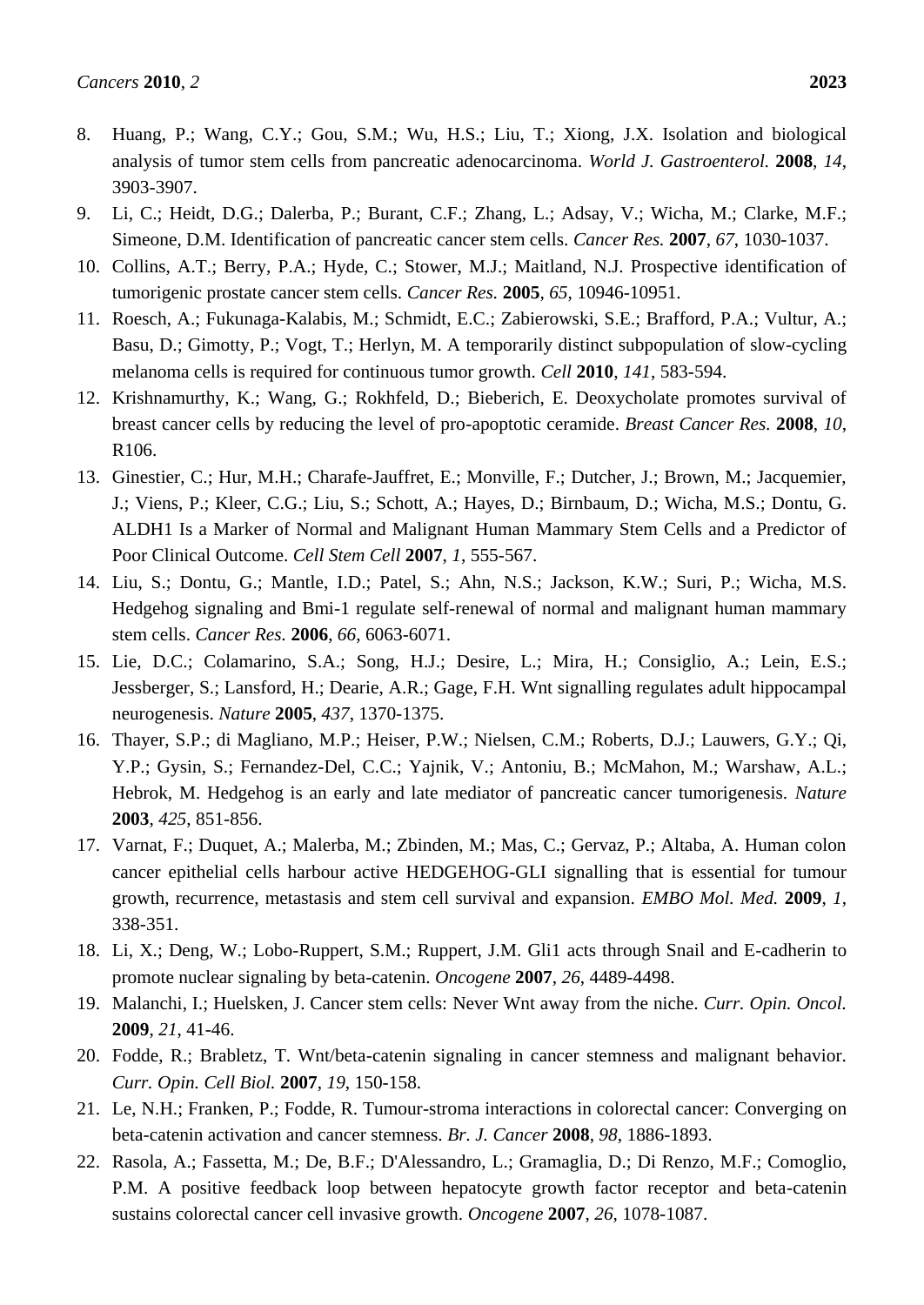- 23. Yang, L.; Lin, C.; Liu, Z.R. P68 RNA helicase mediates PDGF-induced epithelial mesenchymal transition by displacing Axin from beta-catenin. *Cell* **2006**, *127*, 139-155.
- 24. Dembinski, J.L.; Spaeth, E.L.; Sasser, A.K.; Watson, K.; Klopp, A.; Hall, B.; Andreeff, M.; Marini, F. Mesenchymal stem cell transition to tumor-associated fibroblasts contributes to fibrovascular network expansion and tumor progression. *PLoS One* **2009**, *4*, e4992.
- 25. Hall, B.; Dembinski, J.; Sasser, A.K.; Studeny, M.; Andreeff, M.; Marini, F. Mesenchymal stem cells in cancer: Tumor-associated fibroblasts and cell-based delivery vehicles. *Int. J. Hematol.* **2007**, *86*, 8-16.
- 26. Vermeulen, L.; De Sousa E Melo; van der, H.M.; Cameron, K.; de Jong, J.H.; Borovski, T.; Tuynman, J.B.; Todaro, M.; Merz, C.; Rodermond, H.; Sprick, M.R.; Kemper, K.; Richel, D.J.; Stassi, G.; Medema, J.P. Wnt activity defines colon cancer stem cells and is regulated by the microenvironment. *Nat. Cell Biol.* **2010**, *12*, 468-476.
- 27. Liu, L.K.; Jiang, X.Y.; Zhou, X.X.; Wang, D.M.; Song, X.L.; Jiang, H.B. Upregulation of vimentin and aberrant expression of E-cadherin/beta-catenin complex in oral squamous cell carcinomas: Correlation with the clinicopathological features and patient outcome. *Mod. Pathol.* **2010**, *23*, 213-224.
- 28. Bryne, M.; Boysen, M.; Alfsen, C.G.; Abeler, V.M.; Sudbo, J.; Nesland, J.M.; Kristensen, G.B.; Piffko, J.; Bankfalvi, A. The invasive front of carcinomas. The most important area for tumour prognosis? *Anticancer Res.* **1998**, *18*, 4757-4764.
- 29. Ganepola, G.A.; Mazziotta, R.M.; Weeresinghe, D.; Corner, G.A.; Parish, C.J.; Chang, D.H.; Tebbutt, N.C.; Murone, C.; Ahmed, N.; Augenlicht, L.H.; Mariadason, J.M. Gene expression profiling of primary and metastatic colon cancers identifies a reduced proliferative rate in metastatic tumors. *Clin. Exp. Metastasis* **2010**, *27*, 1-9.
- 30. De, W.O.; Mareel, M. Role of tissue stroma in cancer cell invasion. *J. Pathol.* **2003**, *200*, 429-447.
- 31. Mueller, M.T.; Hermann, P.C.; Witthauer, J.; Rubio-Viqueira, B.; Leicht, S.F.; Huber, S.; Ellwart, J.W.; Mustafa, M.; Bartenstein, P.; D'Haese, J.G.; Schoenberg, M.H.; Berger, F.; Jauch, K.W.; Hidalgo, M.; Heeschen, C. Combined targeted treatment to eliminate tumorigenic cancer stem cells in human pancreatic cancer. *Gastroenterology* **2009**, *137*, 1102-1113.
- 32. Gaspar, C.; Fodde, R. APC dosage effects in tumorigenesis and stem cell differentiation. *Int. J. Dev. Biol.* **2004**, *48*, 377-386.
- 33. Spaeth, E.; Klopp, A.; Dembinski, J.; Andreeff, M.; Marini, F. Inflammation and tumor microenvironments: Defining the migratory itinerary of mesenchymal stem cells. *Gene Ther.* **2008**, *15*, 730-738.
- 34. Brabletz, T.; Jung, A.; Reu, S.; Porzner, M.; Hlubek, F.; Kunz-Schughart, L.A.; Knuechel, R.; Kirchner, T. Variable beta-catenin expression in colorectal cancers indicates tumor progression driven by the tumor environment. *Proc. Natl. Acad. Sci. USA* **2001**, *98*, 10356-10361.
- 35. Hall, B.; Dembinski, J.; Sasser, A.K.; Studeny, M.; Andreeff, M.; Marini, F. Mesenchymal stem cells in cancer: Tumor-associated fibroblasts and cell-based delivery vehicles. *Int. J. Hematol.* **2007**, *86*, 8-16.